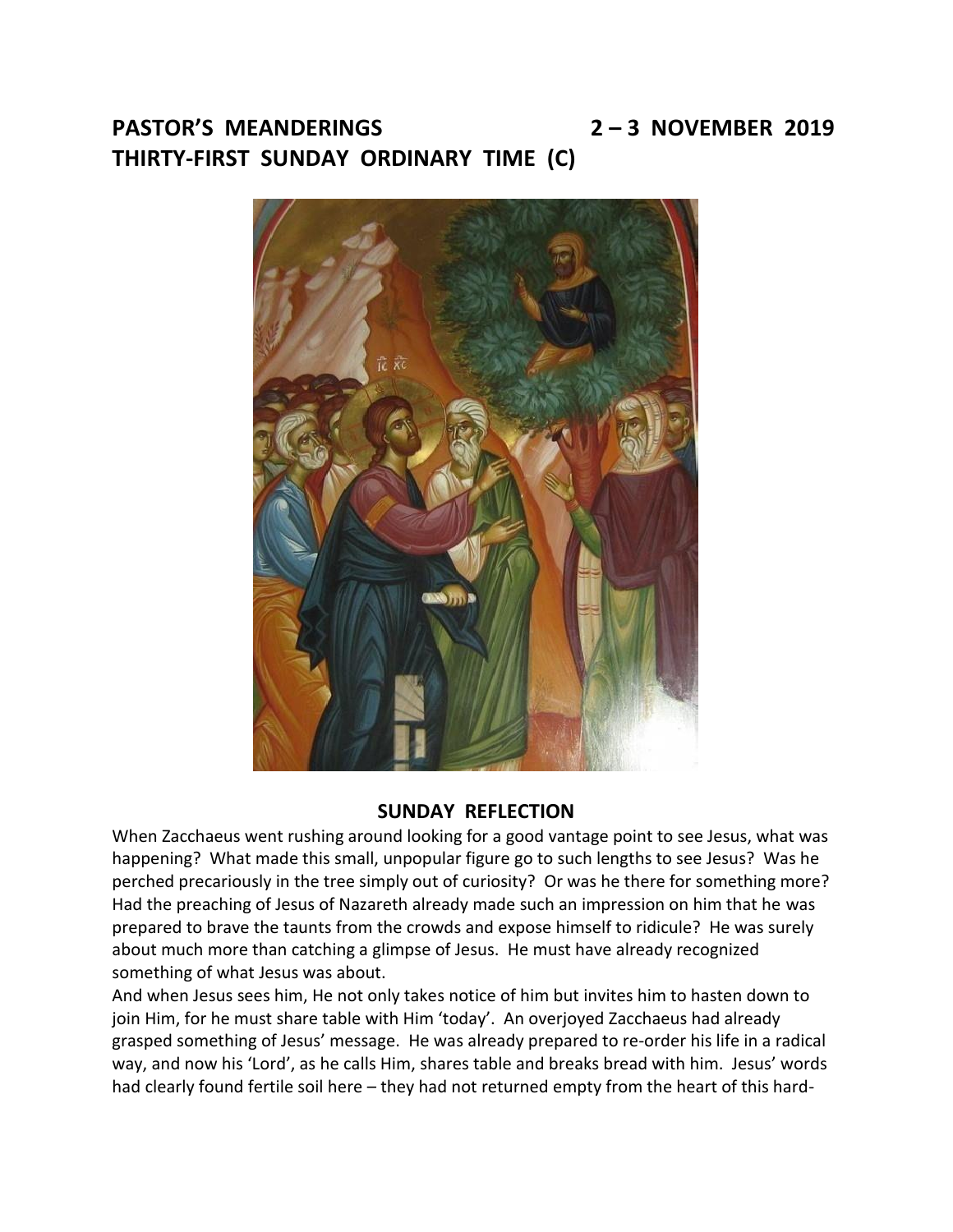hearted tax-collector. The story begins with a wealthy tax-collector seeking to see Jesus 'who He was' and ends with the Son of Man seeking to save the lost – two quests come to fruition here.

It should also be noted how starkly Luke shows us the attitude of Jesus to the rich and their need for conversion. Today's Gospel is the third panel in a kind of triptych. The first is an account of a rich ruler who remains blinded by his riches despite his encounter with Jesus, the center panel being the literal cure of a blind man. In this context, the story of Zacchaeus tells of an enlightenment which leads to a commitment to do more than compensate for the injustices he has committed. The cure of the blind beggar is the key to understanding the story of Zacchaeus as a call to abandon the blindness of riches while others are poor.

**STEWARDSHIP:** We are called to be good stewards of our personal vocations. St. Paul's prayer for the Thessalonians is therefore our, too – "that our God may make us worthy of His calling and powerfully bring to fulfillment every good purpose and every effort of faith."

Archbishop Ullathorne

"The greatest thing for us is the perfection of our own soul; and the saints teach us that the perfection consists in doing our ordinary actions well."

### **READINGS THIRTY-SECOND SUNDAY 10 NOV '19**

**2 Macc. 7:1-2, 9-14:** The story of the martyrdom of the seven Maccabean brothers and of their mother, tells of their absolute fidelity to the law of God and their firm belief in the resurrection.

**2 Thes. 2:16-3:5:** Paul reminds his readers that the faithful Lord will strengthen the Thessalonians and guard them, and he prays that the love of God may continue to grow among them.

**Lk. 20:27-38:** Sadducees put a trick problem to Jesus, hoping to make resurrection from the dead look ridiculous. He uses the Scriptures in an unexpected way to show that God is a God of the living.

Rabindranath Tagore

"Every child comes into the world with the message that God does not yet despair of man."

**INTRODUCTION & WELCOME: I would like to take this opportunity to introduce to the parish and welcome Rev. Patricio (Pat) Diesta Alcantara. Fr. Alcantara has been assigned as the Parochial Vicar of Prince of Peace Catholic Church. On a temporary basis the Bishop has also instructed Fr. Alcantara to provide some assistance to us at St. Stephen during my transition back into full service of the parish. Father will be assisting with the celebration of**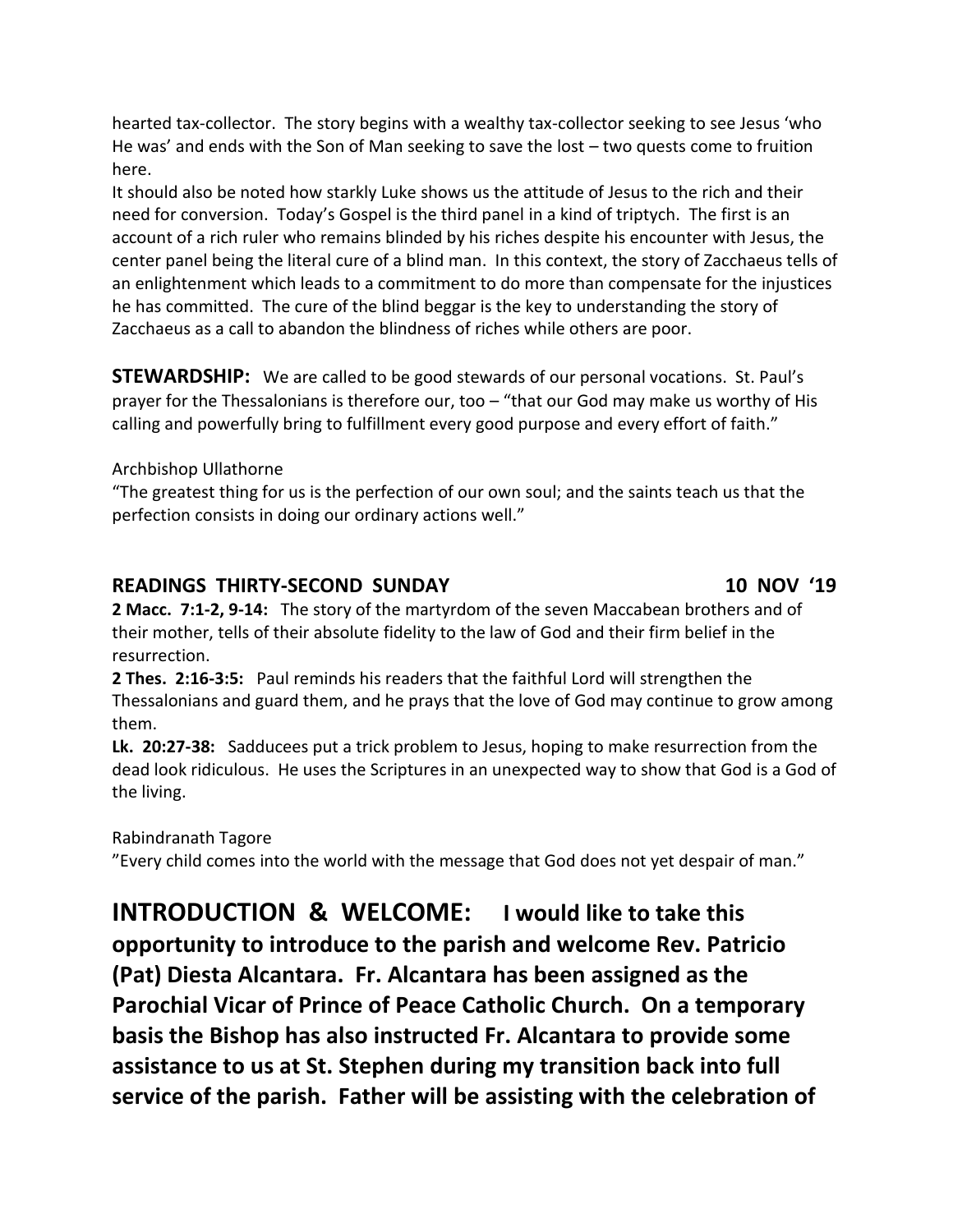## **some Masses as well as providing sick-call relief and additional duties as determined by Fr. Romeo Jazmin the Dean of this Deanery and myself.**

## **This week Fr. Alcantara will be celebrating weekday Masses at 8:30 a.m. on Tuesday, Wednesday and Friday.**

**SAINT:** Having just celebrated All Saints Day, perhaps now would be an appropriate time to consider what the term saint actually means.

A saint is a person who is recognized officially by the Church as having attained an extraordinary degree of holiness while on earth and the beatific vision of the Trinity in heave. Derived from the Latin *sanctus* (holy), the term has also been used to denote anyone of outstanding holiness and was also applied by St. Paul to Christians in general (Col. 1a:2; 2 Cor. 13:12; Eph. 1:1). Today, the Church applies the title of saint to those servants of God who have been declared officially to be in heaven; new saints in the Church are recognized only after a lengthy investigation called the Process of Canonization. Saints are first beatified and then canonized by the pope who makes an infallible declaration of their sanctity and so permits the many benefits of canonization to be bestowed upon the new saint. The central agency of the Church with authority to oversee the investigation of a candidate prior to beatification and canonization is the Congregation for the Causes of Saints.

As Christ commanded, "So be perfect as your heavenly Father is perfect" (Mt. 5:48), it is the object of all Christians to achieve holiness, and this goal is not reserved only for priest, nuns, and monks, but is for all people, regardless of their walks of life or personal states. The Church, especially in the modern era, has canonized many lay men and women, single and married, recognizing each as a superb example of the imitation of Christ and a model to be followed by all the faithful. Central to the remarkable life of a saint is not the performance of miracles or the achievement of marvelous deeds. It is, rather, the clear and undeniable real8ity of their sanctity. This fact more than any other is the foundation of their cause, the reason for their beatification and canonization, and the purpose of encouraging Catholics everywhere to follow their example.

Pope Benedict XIV (r. 1740-1758) proposed six characteristics of sanctity. First, the saint is willing to undertake even very difficult tasks in the name of God; second, the virtuous acts they perform are done in accordance with the age, condition, and state of the person; third, the acts are performed without hesitation or delay; fourth, enormous joy is found in the performance of virtuous acts, and also in the enduring of great suffering in the name of God's love; fifth, the saint is ever constant, never changing in the fulfillment of God's will, and he or she is as devout and holy one day as any other; and finally, the saint is a perfect example of all the virtues, even those that may seem incompatible with each other (e.g., humility and benevolence), while exemplifying the perfect fulfillment of the Theological Virtues (Faith, Hope, and Charity) and the cardinal Virtues (Prudence, Justice, Temperance, and Fortitude).

For all of these reasons, the Church has long promoted the proper veneration of saints as a means of giving honor and recognition to them and to encourage all to follow their example. The correct form of veneration which is bestowed upon the saints is *dulia*, which is